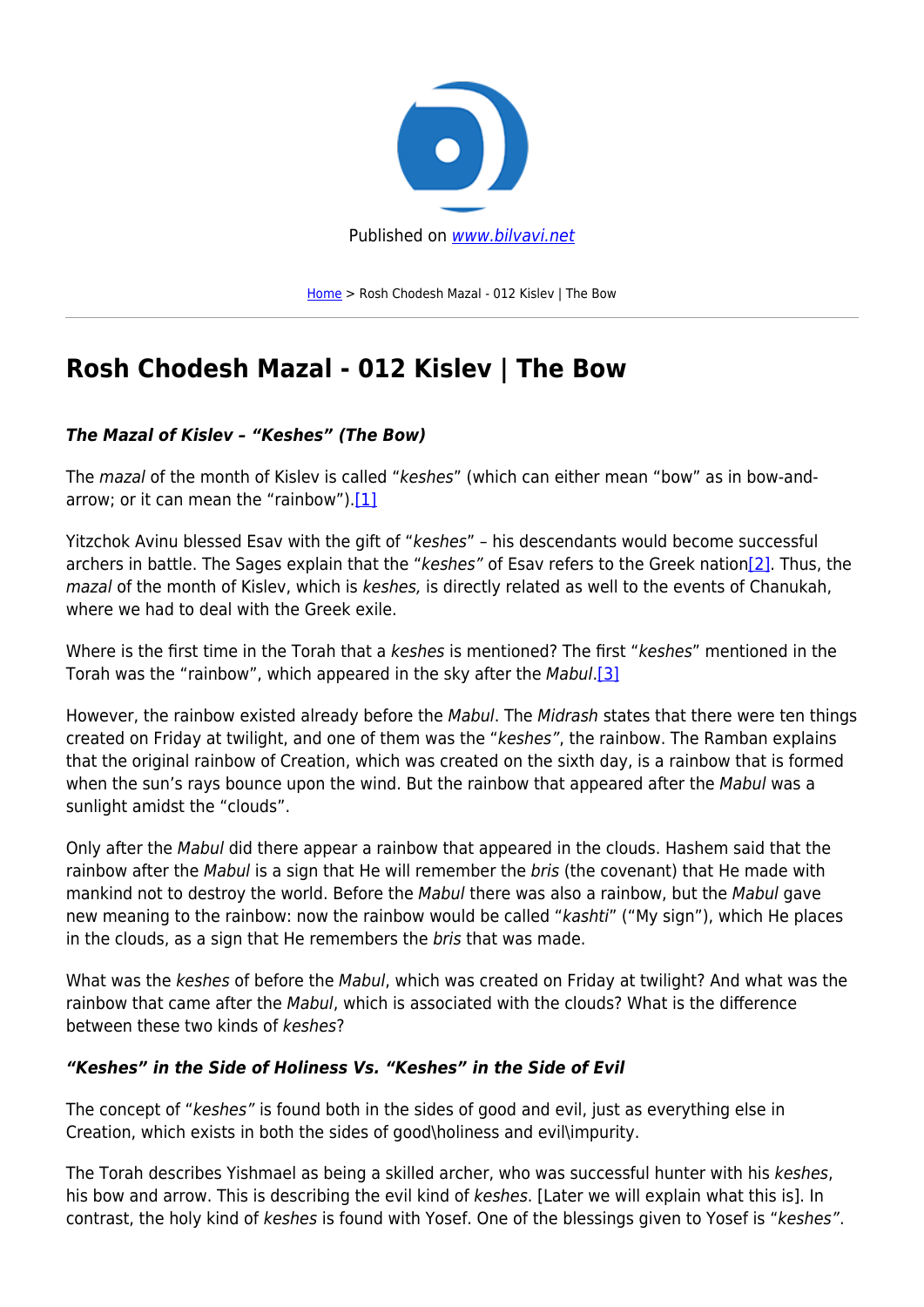The keshes of Yosef has the power to fight Esav, and in the future, the keshes of Yosef will overcome the evil keshes of Esav.

What is the holy kind of keshes, and what is the evil kind of keshes? What is the keshes of the nation Yisrael, which is holy, and what is the keshes that the Greek nation possesses, which is evil?

#### *Evil "Keshes" – A Sense of False Completion*

Keshes is from the word koshi (difficulty), and it is also from the word kishut (adornment, or beautification). [The implication of "koshi" (difficulty) is the evil use of keshes, whereas the use of kishut (adornment\beautification) is the holy use of keshes, as follows.]

A keshes is always a half-circle, as the Talmud explains.[\[4\]](#page--1-0) In a keshes of bow and arrow, there is the arrow, and there is the half-circle of the bow, which the arrow is strung from. The keshes – it use as a bow that flings arrows - is a weapon of war. In this sense, keshes connotes koshi, "difficulty", for it means war.

How is the keshes used in war? The very fact that it is a half-circle makes it possible for the arrow to be flung from it.

The keshes\rainbow is also a half-circle. A rainbow results from when the sun meets the wind. resulting in an arch-sharped bow - a rainbow – which has the shape of a half-circle. However, the two ends of the half-circle do not meet with each other. Each end stands on its own and the two ends do not unify; they remain as two separate ends which do not meet at some point. This symbolizes how the keshes connotes difficulty and war.

Applying this concept in terms of the soul, the evil use of keshes is when one is incomplete yet he thinks of himself as perfect and complete. This is also known as the trait of kashyus oref (to be stiffnecked; a kind of evil brazenness), which is also related to the word keshes. The arrow in a bow is only able to be strung because of the half-circle of the bow; so too must one understand that he is only a half, and he is incomplete. When a person perceives himself as whole and complete, he has the negative trait of kashyus oref, and this is the evil side to "keshes".

## *"Keshes" In Holiness: Praying To Fill What We Lack*

The holy kind of keshes is when a person utilizes the power of bakashah (request; prayer) – also rooted in the word keshes. The Sages said, "Tefillah (prayer) does half." When a person wants something, he is like a half-circle, like a bow - he knows he is not complete, he feels lacking somewhat, and he seeks completion. Thus, when he prays for what he lacks, his prayers accomplish the other "half" that he is missing.

Bakashah is when I realize that I only have half, and I am trying to get the other half. This is what lays behind the concept of tefillah. It is when I have the perspective that I am not remaining in the half that I have; I am hoping to have my other half filled. This is the holy kind of keshes: the power of bakashah, or tefillah.

This is how "keshes" results in "kishut" (adornment, or beautification), which is the good and holy use of keshes. Hashem designed all of Creation in a way that we are all lacking and insufficient, and we need to be completed by other "half" - the Creator. All created beings are incomplete and need to be completed by their other half, which is the Creator. The beauty of Creation, its kishut (beauty), is precisely when the many "halves" of this creation are completed by their other "half".

As an example, Hashem did not bring any rain until Adam prayed for it. This taught us that man is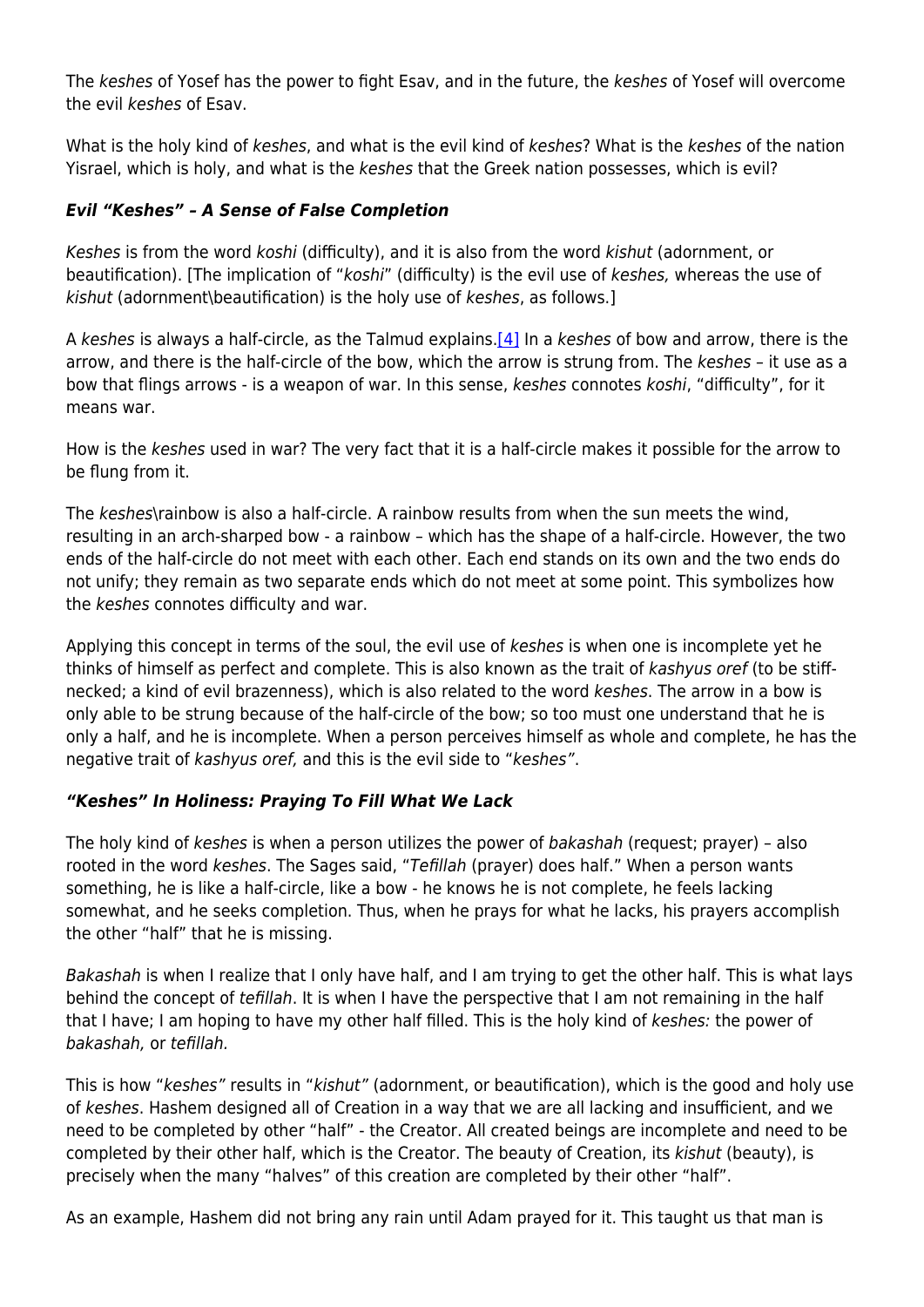essentially lacking, for he is a created being and thus insufficient, and through prayer, he accomplishes the other "half" that is missing.

At the beginning of creation, Hashem created the keshes (the rainbow) on Friday, at twilight. But the Sages also said that at that very time, the sheidim (demons) and *mazikin* (harmful spirits) were also created. This alludes to the evil kind of keshes, which is kashyus oref.

But after the Mabul came a keshes (rainbow) which symbolizes holiness. The rainbow which Hashem put into the sky after the Mabul was a sign that He would forever remember the bris (covenant) He made with the word to never destroy it again.

This keshes\rainbow appeared in the clouds. Unlike the original keshes\rainbow of creation, which is a combination of sunlight and air, the rainbow that came after the Mabul was a combination of sunlight and cloud. The clouds enable the rain, which man had to pray for, in order for the rain to come. Thus, the keshes that appears in the clouds represents bakashah, prayer. This is a kind of "keshes" that requests its other half.

This is in line with the concept of *bris* that the *keshes*\rainbow represented. In a *bris*, there are two sides, and one of the sides is loyal to the other; the one who agrees to the bris is saying that he is incomplete by himself, and he needs the other to complete him.

But by the keshes of bow and arrow, the bow seems to be complete in and of itself, even though it is only a half. This is the evil kind of "keshes" – the "keshes" of Esav, of Yishmael, and of the Greek nation – a keshes that does not recognize its incompletion, thinking that it is complete in and of itself, failing to realize how it really needs another half to complete it.

#### *Keshes and The Concept of Bris*

Yosef HaTzaddik represents the concept of keeping the *bris* (the holy covenant between Hashem and the Jewish people, which we must guard in various ways), thus, Yosef contains the holy kind of keshes (for the holy kind of "keshes" is associated with the concept of bris), which can counter the evil keshes of Esav.

Chazal say that if one stares at the *bris* of himself[\[5\]](#page--1-0) (and surely if he stares at the *bris* of another), his own "keshes" (his "bow"; the male organ) is withheld, and he will not be able to bear children. The bris implies that he is but a half, who is incomplete and needs to be completed by the one whom he made the bris with; meaning, he must guard the bris with the one whom he has made the bris with, which is his spouse [and on deeper level, the Creator].

This is the holy kind of "keshes": when I realize that I am but a half, and I need another half to complete me. This perspective of "keshes" (in the side of holiness), is at the core of the concepts of tefillah and bris.

## *The Deeper Meaning of "Keshes": Equalizing With Others (and Integrating With Hashem)*

There is also another meaning to keshes explained in Chazal: keshes is also from the word "hekesh", which means "comparable."

The keshes\rainbow after the Mabul, which symbolized the concept of bris, was about the bris between Yisrael and Hashem (even though it took place before there was a Klal Yisrael yet, it was an allusion to the future bris that Hashem would make with Klal Yisrael, through the Torah). The rainbow after the Mabul showed that all creation are "mukashim" (to be compared, so to speak) to Hashem.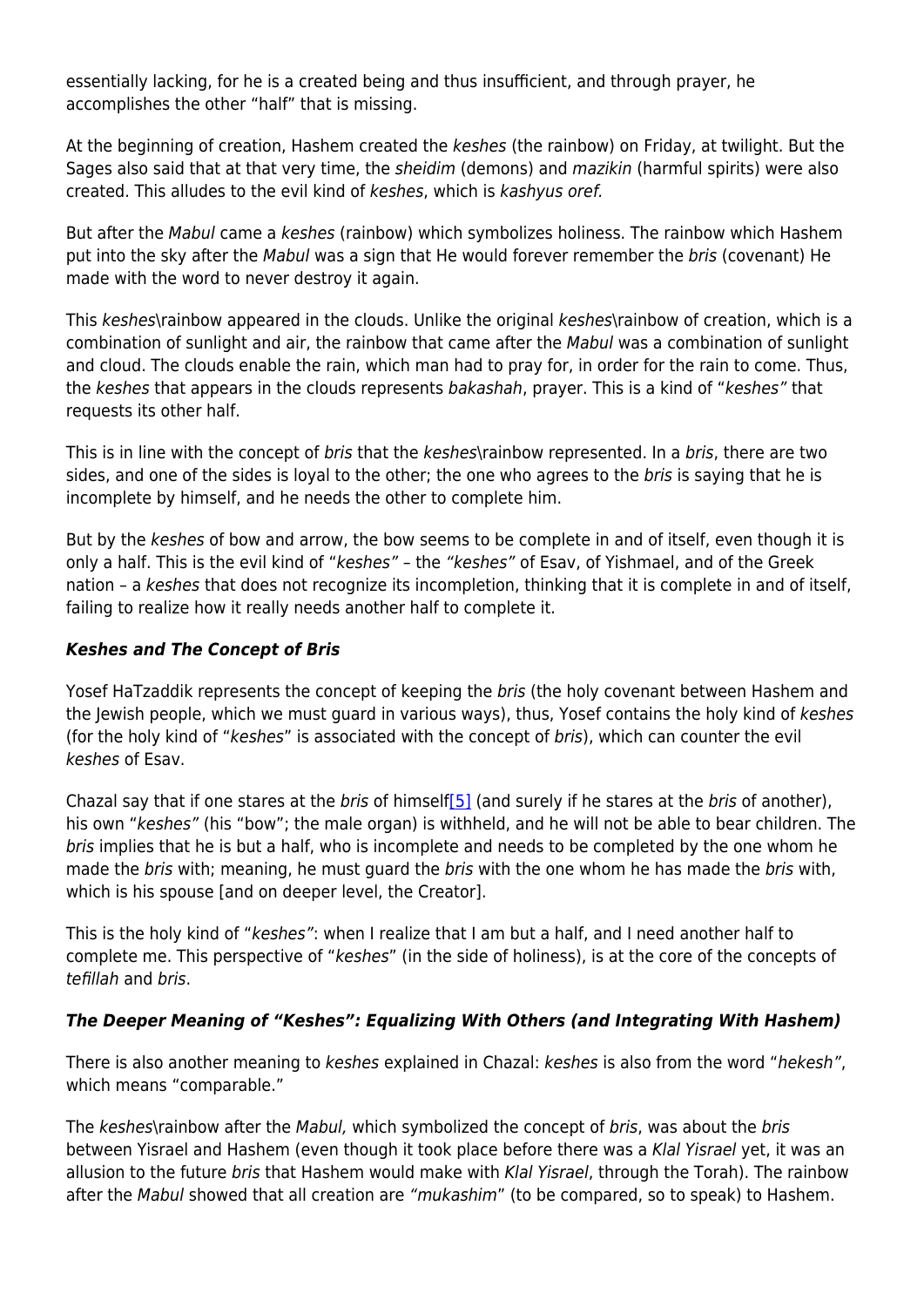The halachah is that it is forbidden to stare at the "keshes" of oneself or of other[s\[6\]](#page--1-0), and the Sages say that this is like gazing at the Shechinah, which is forbidden. How is the keshes of the body compared to the Shechinah? It is because keshes alludes to how all created beings are "mukash" (compared) to Hashem. Thus, to stare at the keshes (whether it is the Bris Kodesh on the body, or whether it is the rainbow, which symbolizes the bris) is like starting at the Shechinah, which is forbidden.

# *"Hekesh" – What I Have Is Equal To What Others Have*

There are two abilities in man that contradict each other: tefillah (prayer, which means that I am insufficient and I need something to complete me), and someiach b'chelko, "being happy with one's lot". These two abilities contradict each other because if I pray, I am not happy and sufficient with what I have, and if I am happy with what I have, I see no reason to pray, because there is nothing that I lack that I am trying to fill.

Simply speaking, "one who has a hundred wants two hundred", and a person cannot be someich b'chelko as long as he wants something that he doesn't have right now. But if a person gains the ability to be "*makish*" himself to others – in the sense that he feels that what he has is equal to what others have, and that what others have is equal to what he has – then he sees no reason to want anything that others have, for he realizes that he really does have what he sees in others. This is the deep attitude that is behind the power to be someiach b'chelko.

When one is using the concept of keshes for evil, he will want something and will fight and engage in war with others, in order to get what he wants (this is the "koshi" aspect of keshes, and it is evil). When one is using the concept of keshes in the side of holiness, when he wants something, he will pray to Hashem to get it (this is the "bakashah" aspect in keshes, and it is good and holy). But there is also a higher way of using keshes: if I want something, I can realize that whatever I have is really equal to what another has - and then I will no longer want what others have. I can only pray for something I want when I am unaware that I really have what another has; once I realize that I have what others have, I see no need to pray for it.

The desire in a person to have anything else that he doesn't yet have is a lack of someiach b'chelko. It is a lack of understanding that whatever I have is really equal to what another has.

When Hashem split the waters on the second day of Creation, the lower waters were jealous of the upper waters. The lower waters thought that the higher waters were more important, so the lower waters were jealous. They thought that the upper waters have something that they don't have. A person always wants the other half of what he is missing, which seems to not be in his possession. Either he will fight to attain it (which is evil) or he will pray for it (which is holy). But there is a deeper perspective he can have: if one is "makish" himself to others – if one realizes that all that he has is equal to what others have, and that the same is true vice versa - he realizes that the half which others possess is also a part of him. He is not lacking anything. This is the depth of someiach b'chelko.

## *"Keshes" and the Greek Nation*

The Sages associate the concept of keshes, contained in the month of Kislev, with the Greek nation. What is this keshes?

The ancestor of the Greek nation, Yefes, was given a blessing by Noach that he would "dwell in the tents of Shem". In other words, Yefes was blessed with the chochmah (wisdom) that would come to the Greeks, which would eventually challenge the chochmah of the Torah, which was inherited by the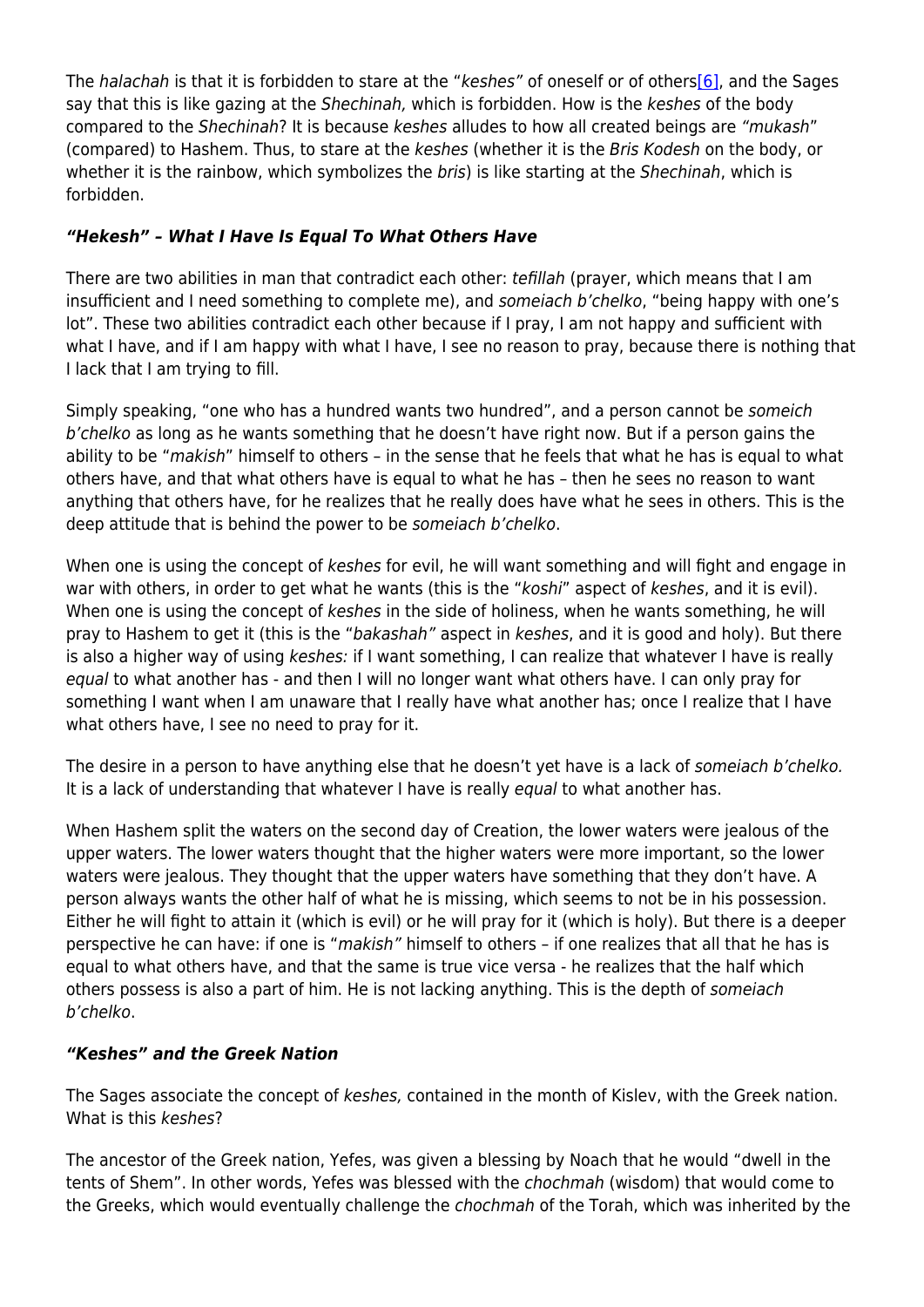descendants of Shem.

What, essentially, is the difference between the Torah's wisdom and the Greek wisdom?

The wisdom of the nation Yisrael, which is the wisdom contained in the Torah, is essentially the fact that Hashem learns with a person as he learns Torah; "One who sits and learns Torah, the Shechinah sits with him and learns with him."  $[7]$  When one learns Torah, he is able to have the understanding that he is but a half, who is incomplete and who needs to be completed by another half, the Creator.

By contrast, when one learns any wisdom other than the Torah (and any non-Torah wisdom is included in Greek wisdom), it is viewed as a wisdom that complete in and of itself, devoid of any other half; it is disconnected from Hashem. Only with learning Torah can a person realize that his wisdom is just a half, which needs Hashem in order for it to be completed.

Hashem is on one side, Yisrael is on the other side, and there is a bris (covenant) that connects us together. That bris, symbolized by the keshes, is the Torah. But what is this bris of the Torah? It is when one learns Torah with the understanding that his learning is just the "half" that he is accomplishing, and he still seeks the other half, Who is Hashem.

Before learning the Gemara, there is a *tefillah* to say, composed by the sage Rabbi Nechunia ben Hakanah. This is a bakashah, a request and a prayer from Hashem, that we should succeed in our learning. We need bakashah before we learn Torah so that we can understand that our Torah learning is our "half" that we can accomplish, and to understand that our other half that we need is Hashem.

This is the holy power of keshes, which Yosef personified. Yosef merited to be called one who is "tender in his years, yet a father of wisdom." Yosef became great in chochmah (wisdom) because he merited to have Hashem learn with him, through learning with Yaakov Avinu. Yosef recognized that he is the other "half", the lower half, whereas Yaakov is the upper half. Such Torah learning is the Torah of the nation of Yisrael.

By contrast, the evil kind of "keshes" is the perspective of the Greek nation, which is when one perceives his wisdom as complete and independent of Hashem, when in reality, any of the wisdom that he learns is but a half a larger whole, which he fails to recognize.

## *In Summary*

Thus, altogether, there are three levels to the concept of keshes. The evil kind of keshes is when I think that I am complete. The good kind of keshes is when I realize that I am a half that needs to be completed by another half. A higher level of keshes, which was the level reached completely by Moshe Rabbeinu, is when one understands that he is "mukash" - when one is at a state of equilibrium with all others, because he recognizes the other half as equal with his own half. Moshe Rabbeinu realized this fully, and that is the depth of why the Shechinah spoke from his throat.

## *In Conclusion*

The *avodah* in the month of Kislev, which is about the concept of keshes, is thus to realize that I am but a half, and that I must seek to be completed by my other half.

"There is no generation which does not have in it a righteous person like Moshe["\[8\]](#page--1-0) - thus, every Jew can attain a spark of Moshe Rabbeinu's level, to be "mukash", to equalize ourselves and align ourselves with our other "half", Hashem – and in this way, we can merit some degree of Moshe's level: "the Shechinah speaks from his throat."